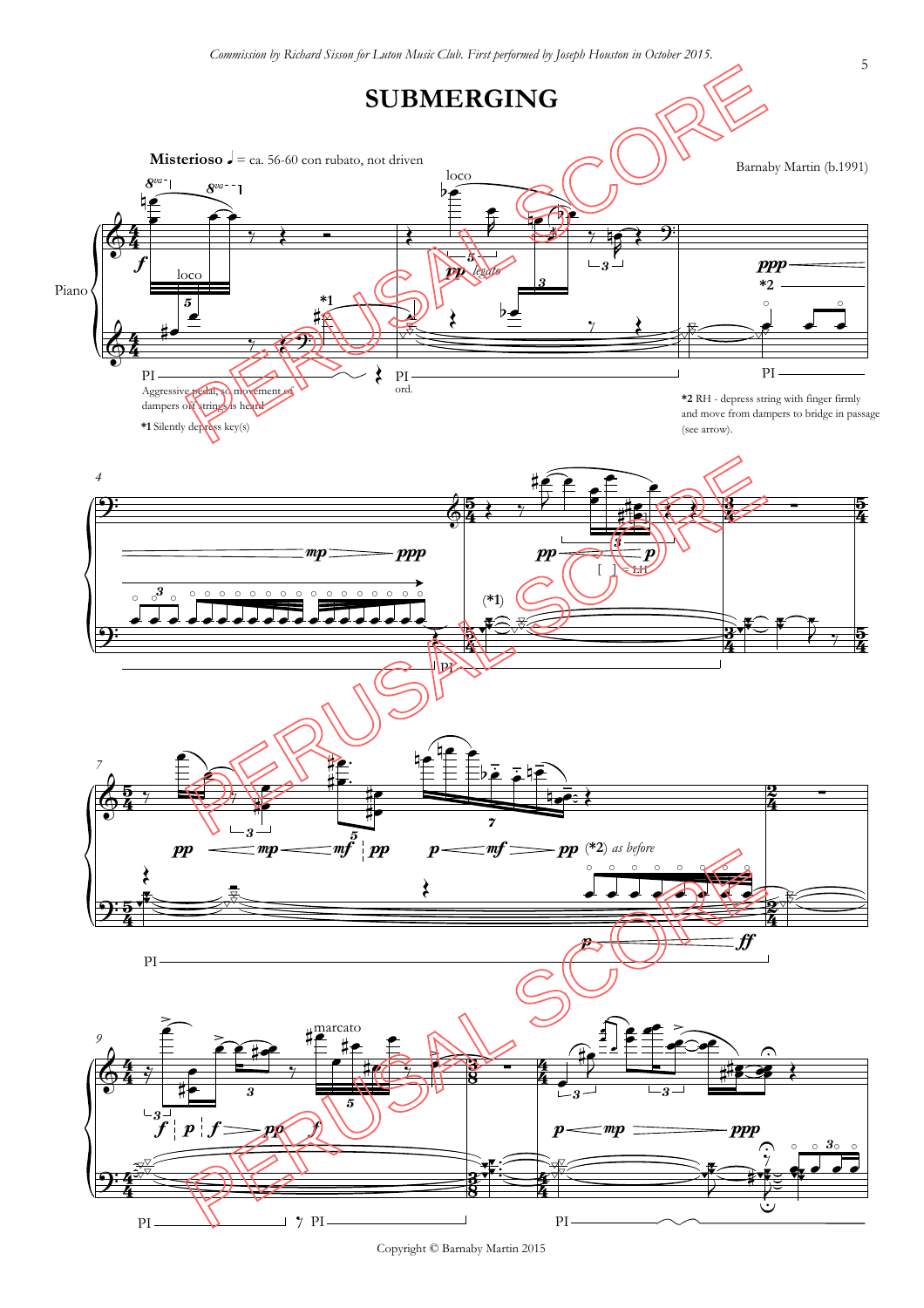

6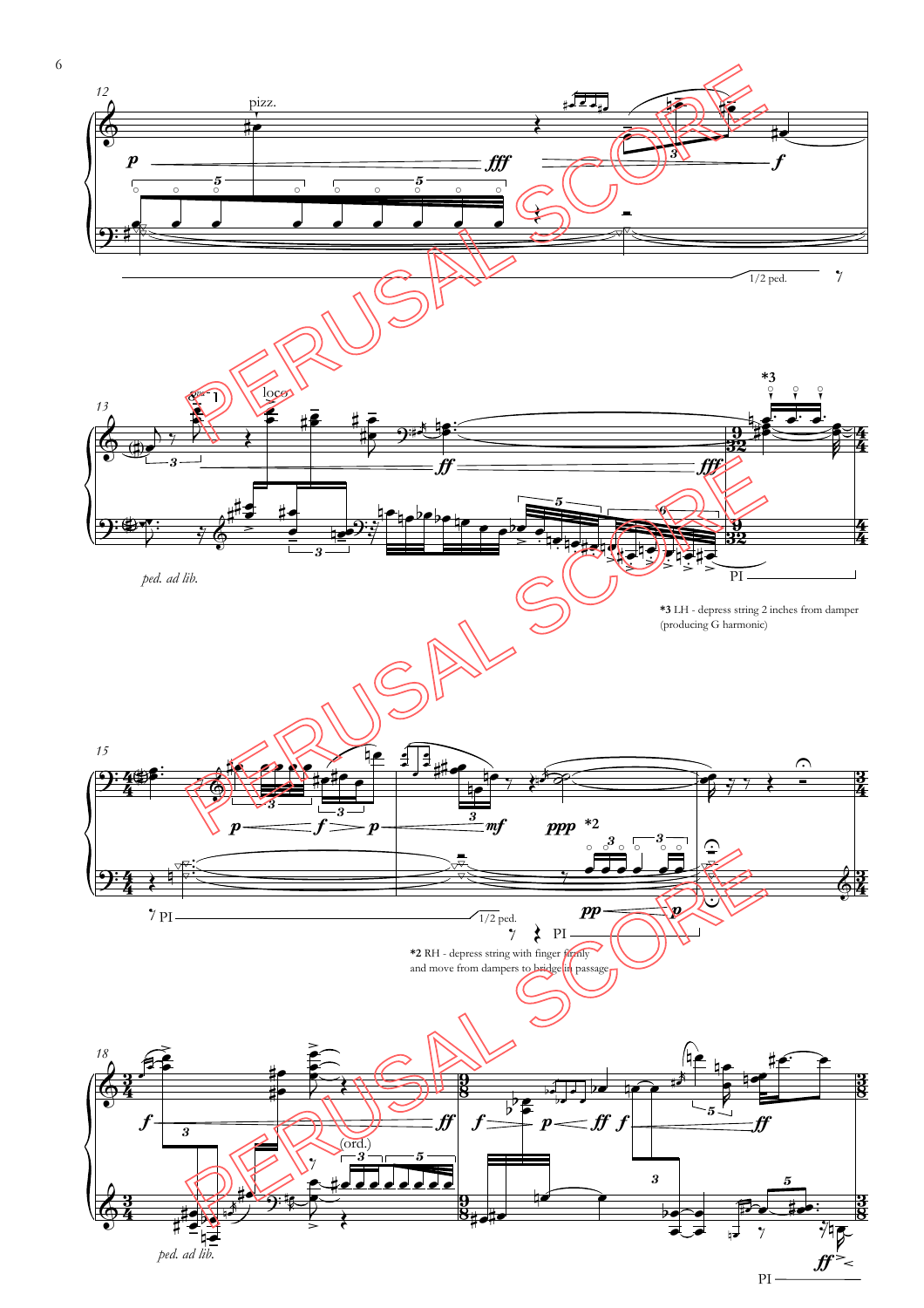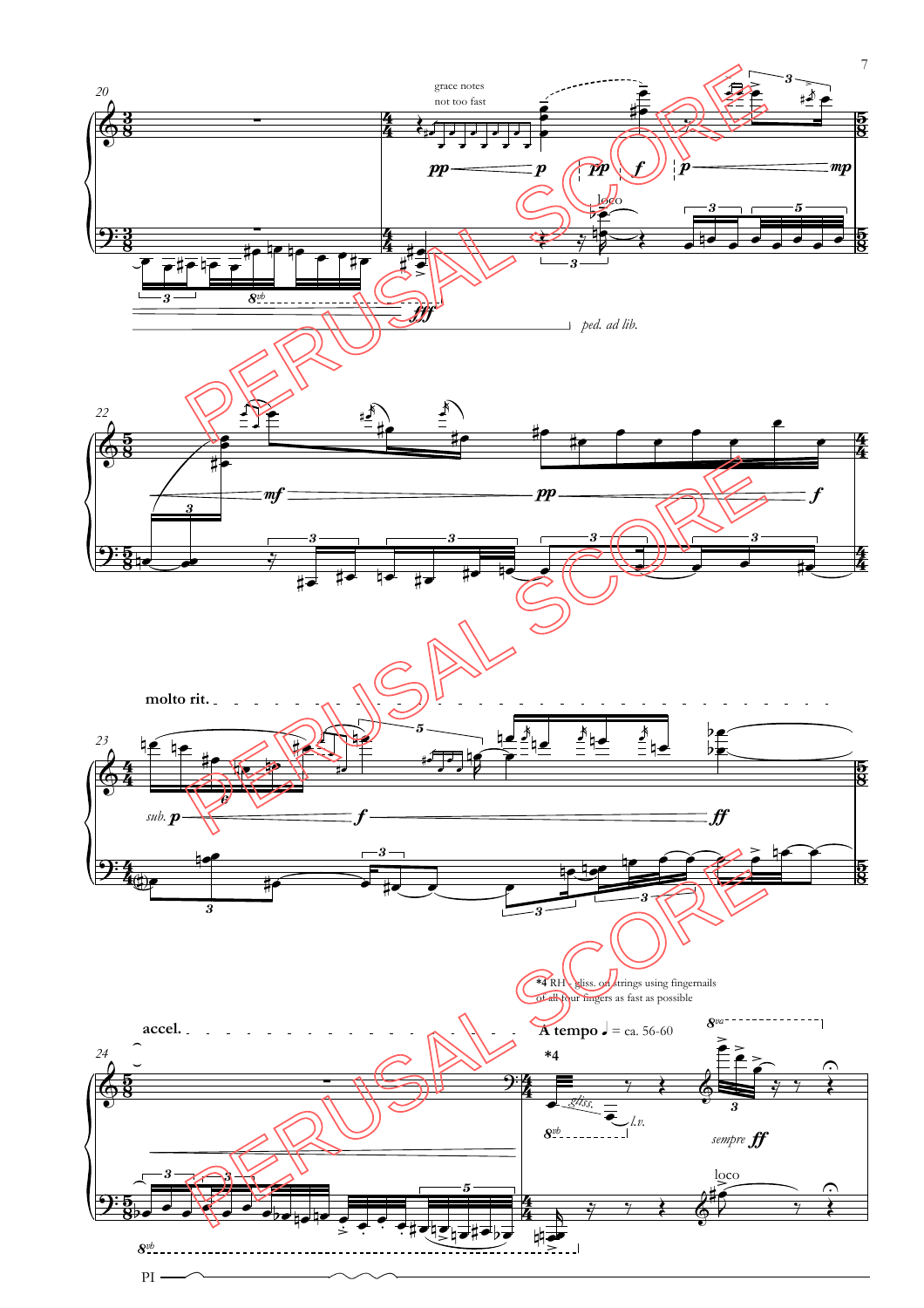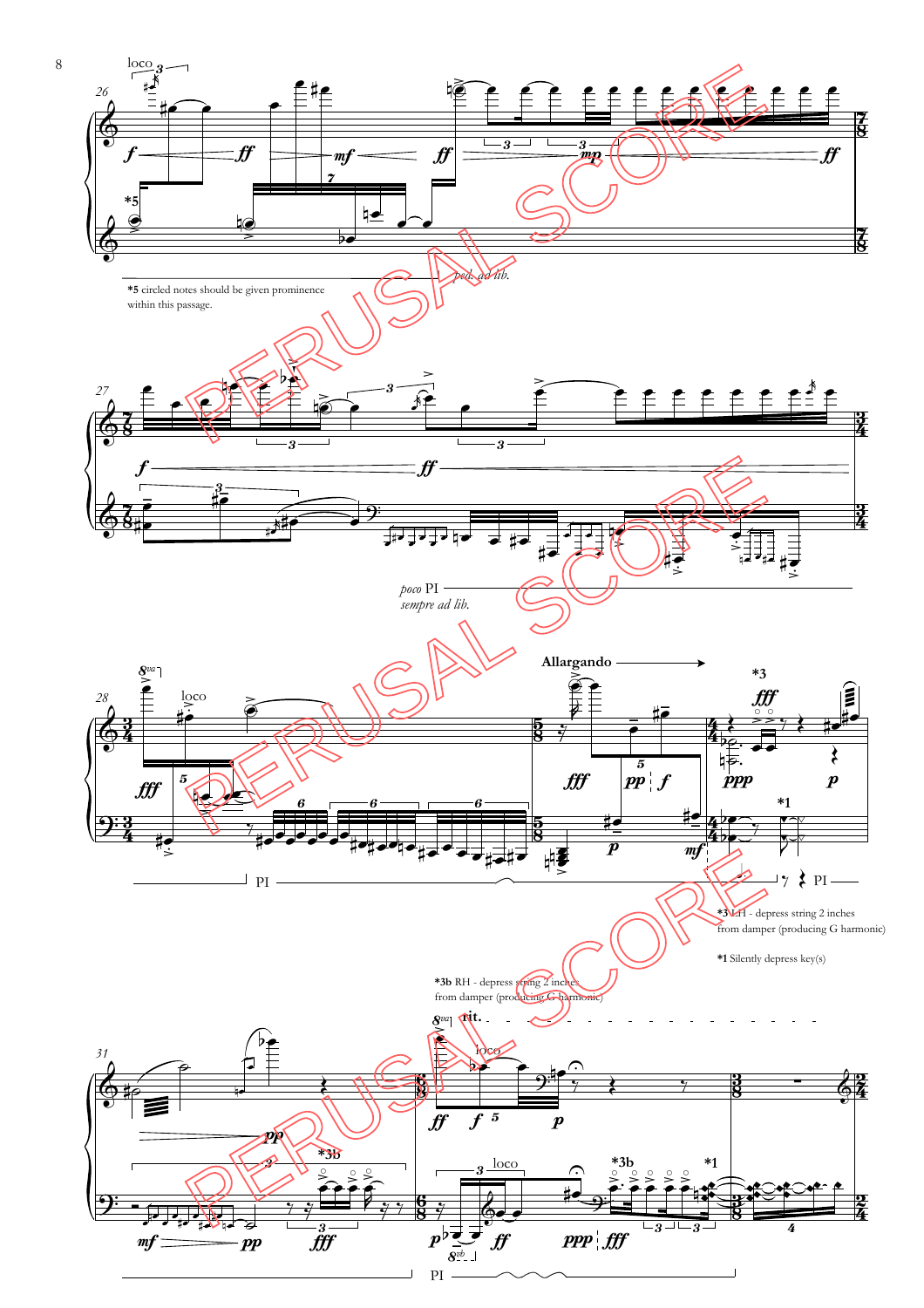**A tempo**  $\sqrt{ }$  = ca. 56-60

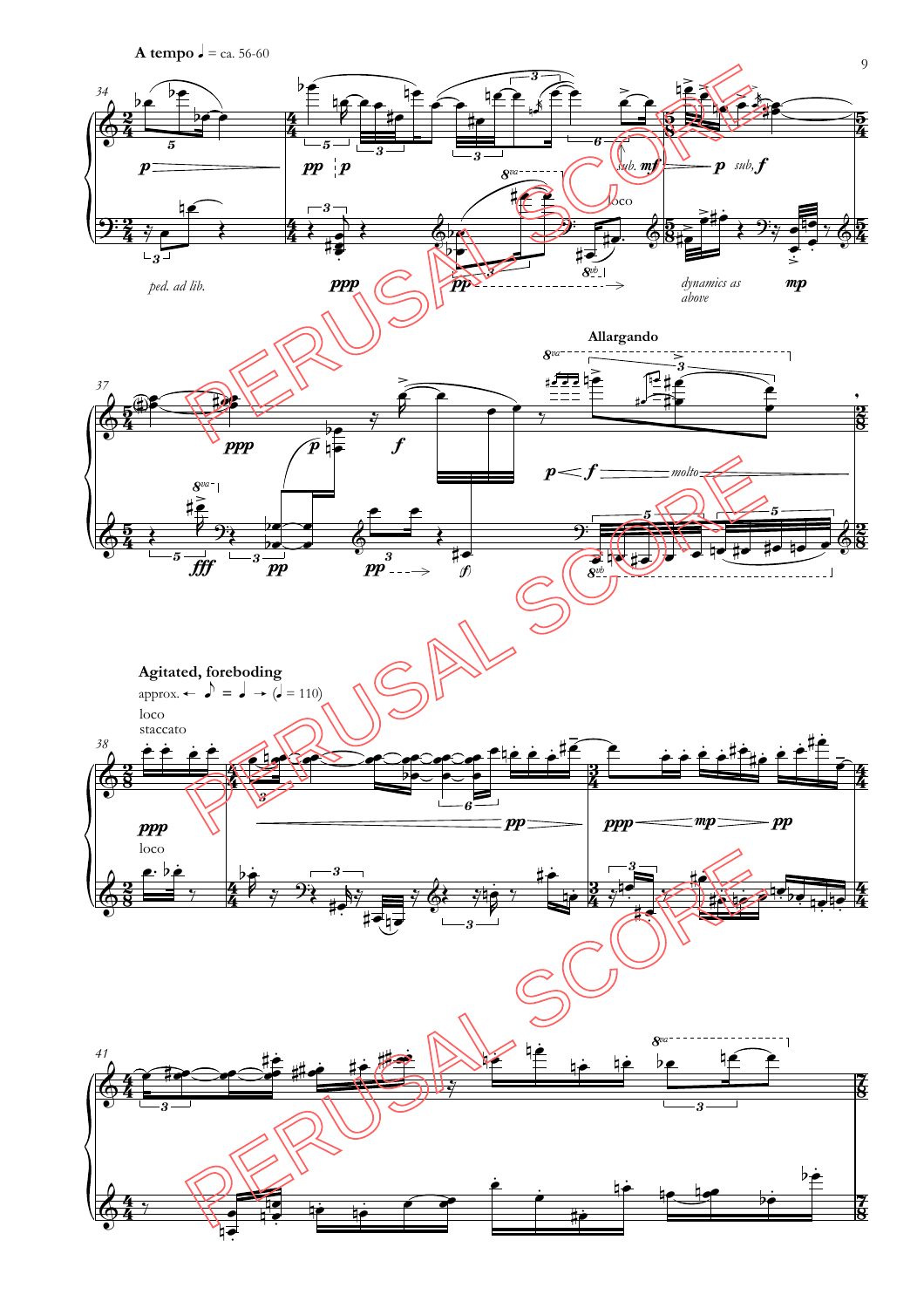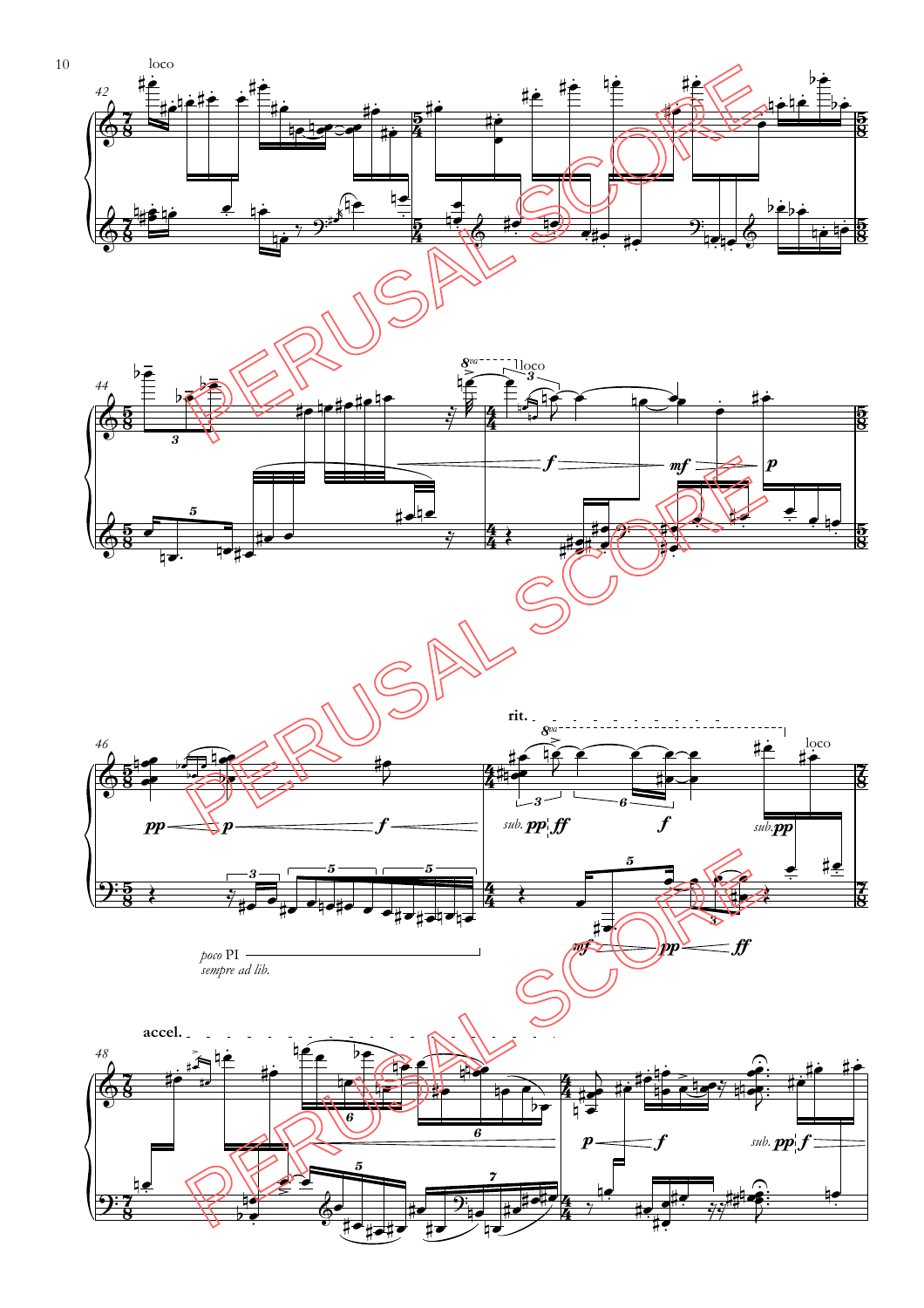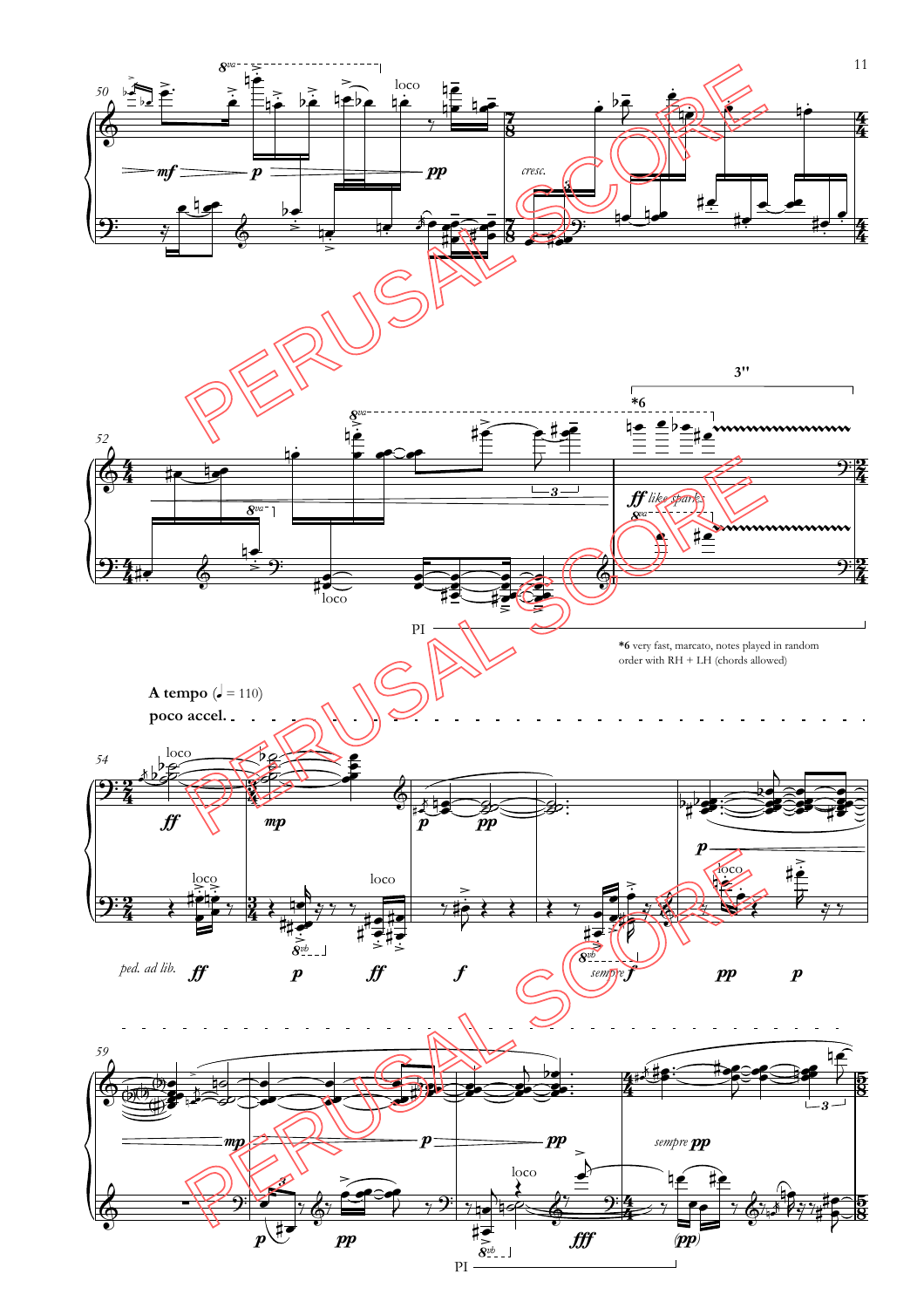

12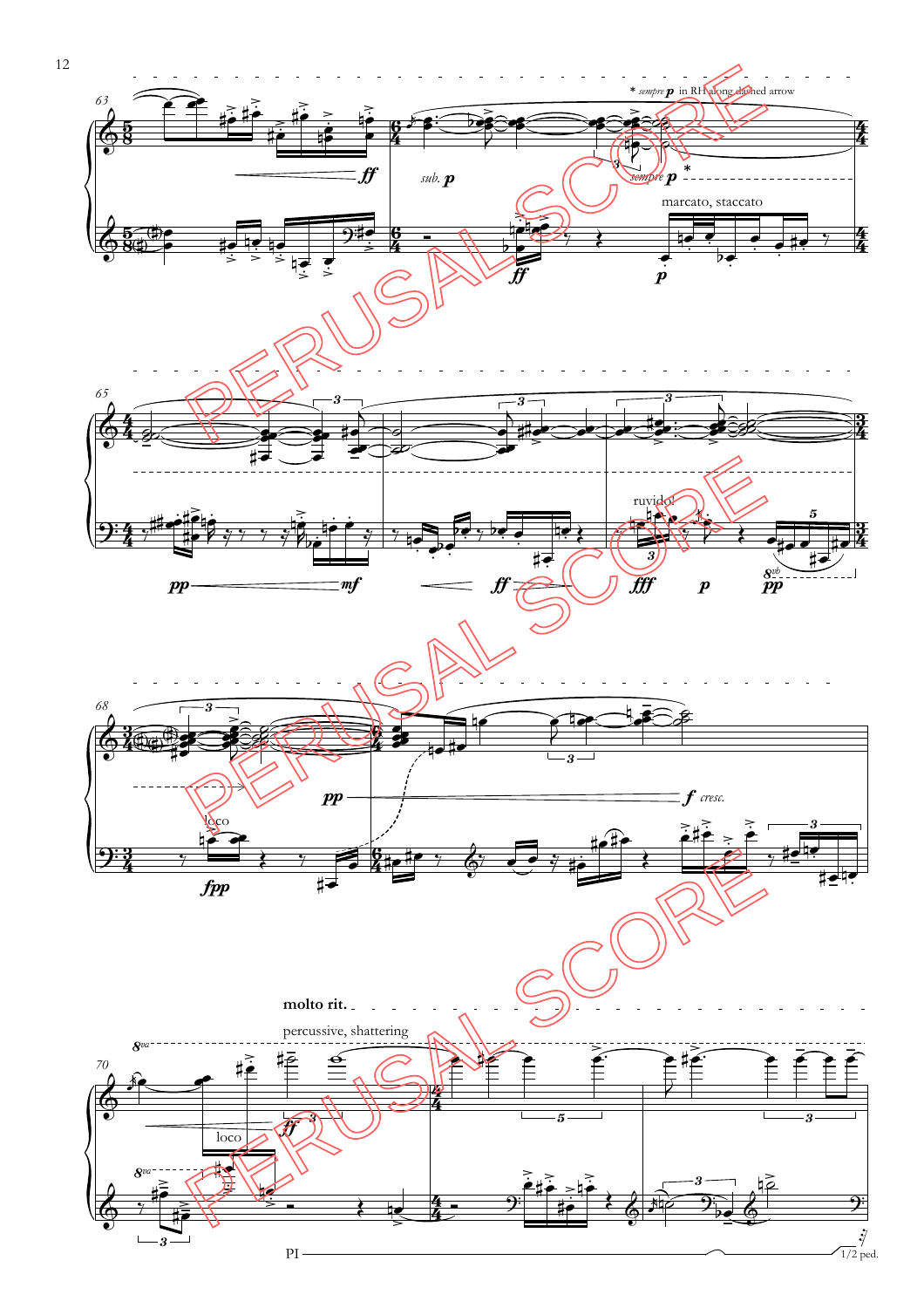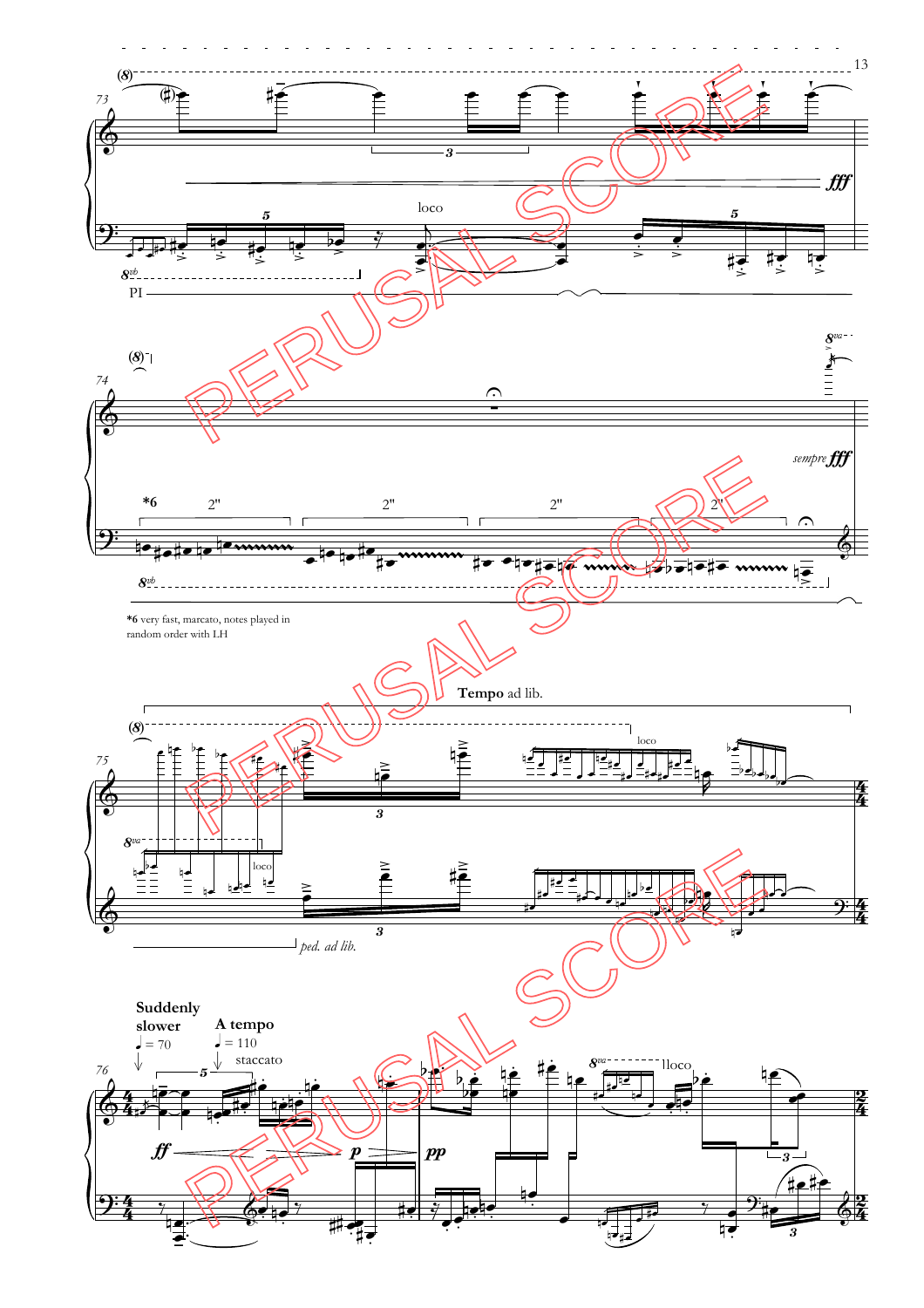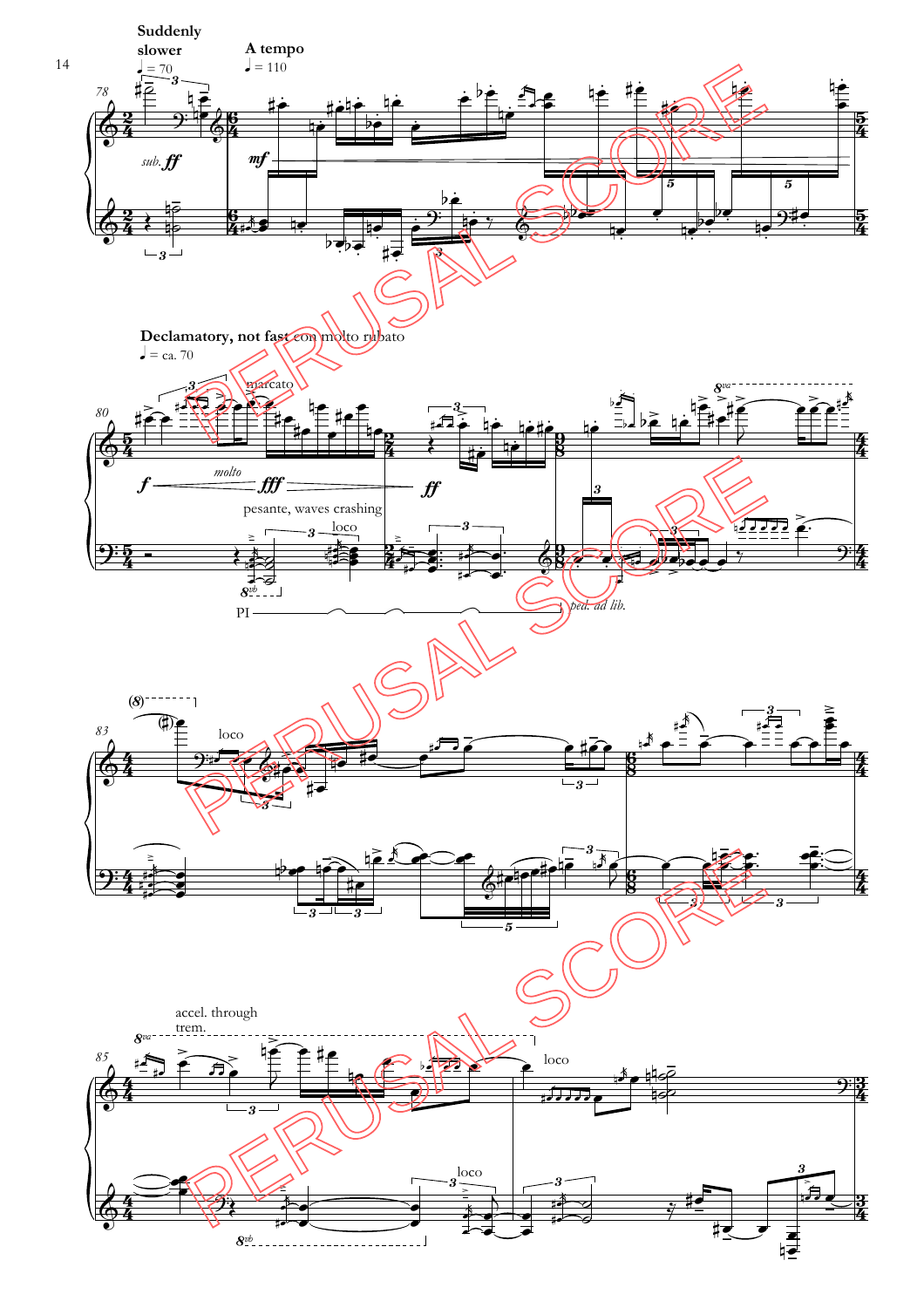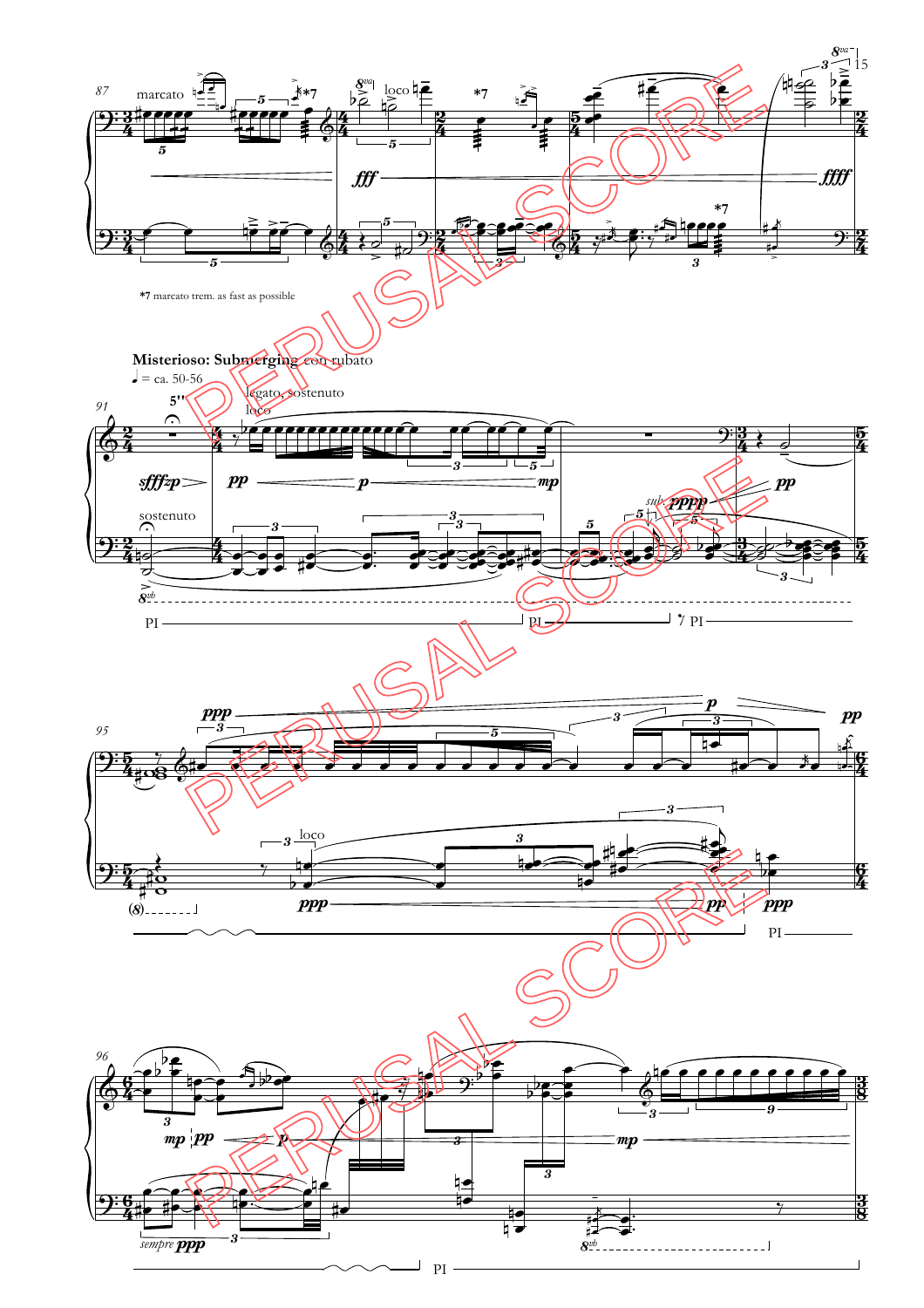